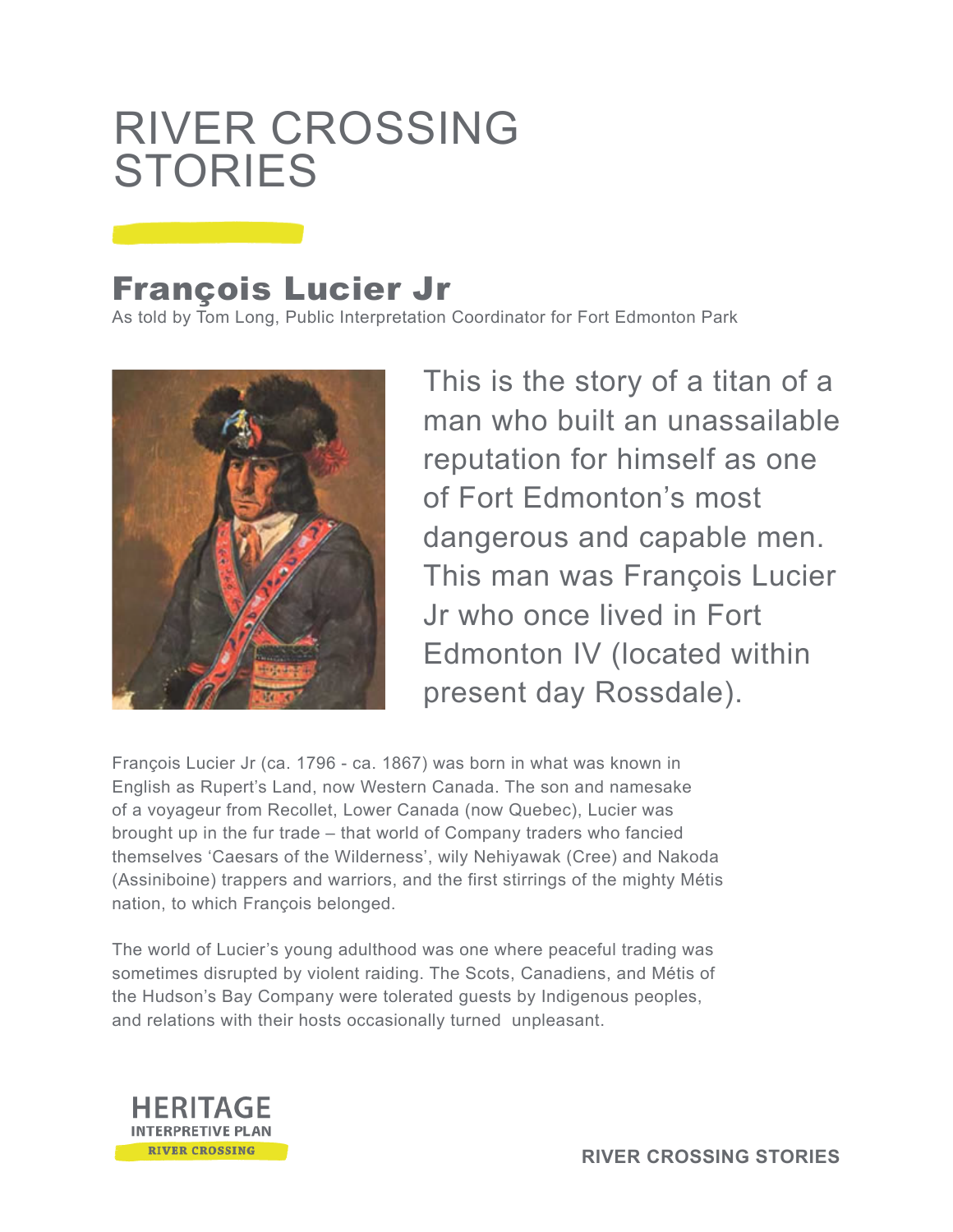All parties saw the advantage of good trade relations and peace, but at the same time all parties had need of the horse. A good horse for the Hudson's Bay Company, especially at Edmonton, was necessary to transport furs between sites where no river ran, to hunt bison, and for the horse-racing amusements of the Company men.

A good horse for the nomadic Nakoda meant transportation – not for furs – but for their families and possessions as they moved from camp to camp. A buffalo-runner was especially valuable in hunting the bison that sustained life.

The Company believed that any horses they took care of were their property until they chose to sell them. The Nakoda believed that one couldn't own anything permanently. Everything was a gift from the Creator. If a Nakoda needed a horse and he was brave and quick and stealthy enough to take it, then it was his until somebody took it from him.

This sets the stage for the events of October 1826 at Fort Edmonton IV (located in present day Rossdale). Several young Nakoda made off with twenty-four Company horses during the night: a mighty prize! Lucier was among those who pursued and, being well-mounted, began to overtake one of the men, dodging arrows as he went. As he overtook and fought the horse-taker, Lucier drew his huge hunting knife and sheathed it in his foe's heart!

The fight was a remarkable occurrence among the generally peaceful fur trading forts, and Lucier no doubt never passed up a chance to tell the tale. Over the next half-century, almost every traveller to come through Fort Edmonton recorded the story in his journals, each with his own personal touches: Governor George Simpson, visiting big game hunter Frederick Ulric Graham, and wandering artist Paul Kane.

As Graham embellished, "François is as fine little veteran 'Coureur Des Prairies,' as tough as steel, and 'game' to the backbone; the hero of several fights with the Assiniboines, several of whom he has killed, and he tells his story with a grin of how he ripped up the last fellow with his 'dag,' as if it were the best joke possible."